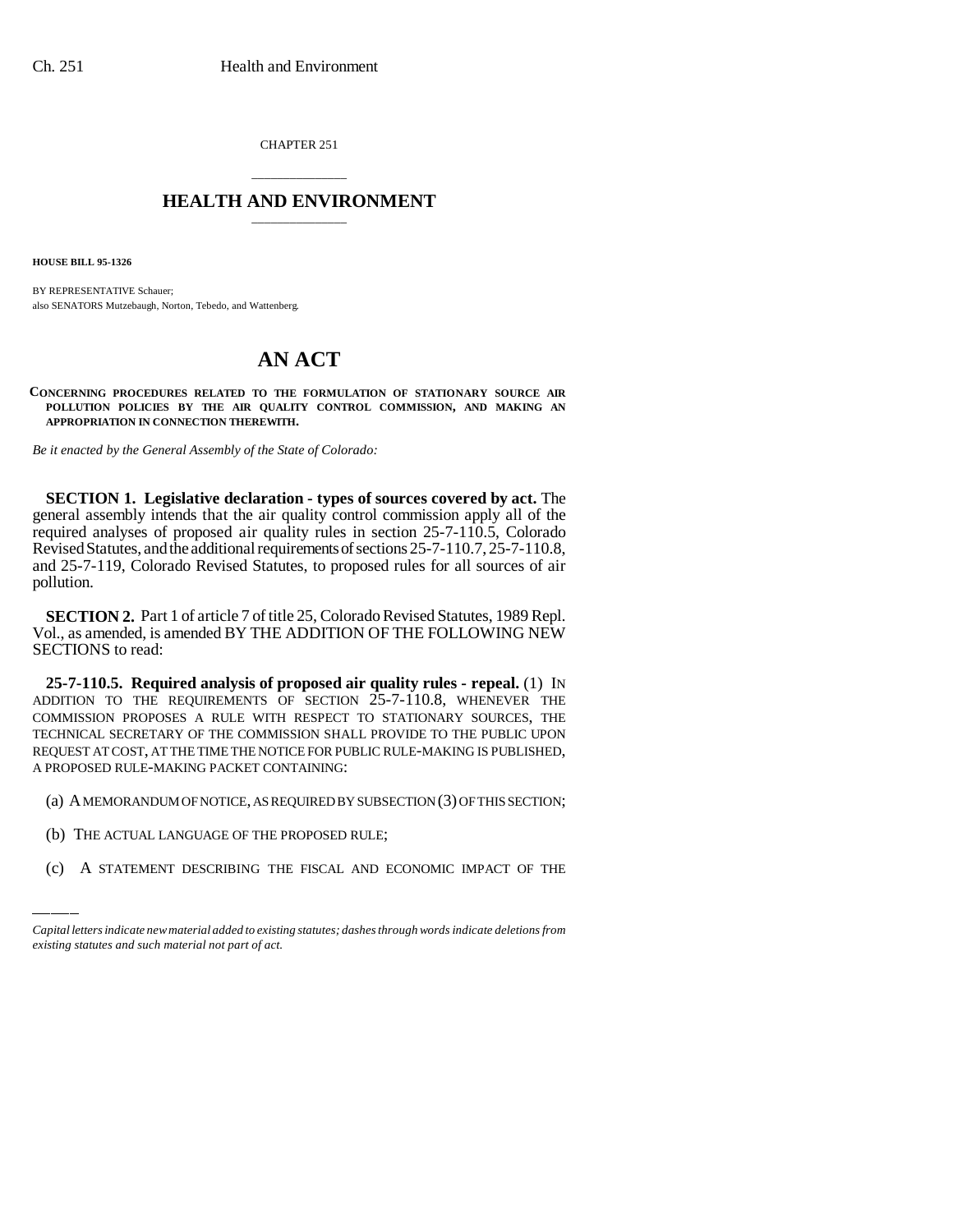PROPOSED RULE, AS REQUIRED BY SUBSECTION (4) OF THIS SECTION;

A STATEMENT DESCRIBING THE POTENTIAL JUSTIFICATION FOR TERMS DIFFERING FROM FEDERAL REQUIREMENTS, AS REQUIRED BY SUBSECTION (5) OF THIS SECTION;

(e) ON OR BEFORE JULY 1, 1997, A STATEMENT DESCRIBING THE RISK ANALYSIS, IF REQUIRED BY THE GENERAL ASSEMBLY UNDER SUBSECTION (6) OF THIS SECTION;

(f) THE RANGE OF REGULATORY ALTERNATIVES, INCLUDING THE NO-ACTION ALTERNATIVE, TO BE CONSIDERED IN ADOPTING THE PROPOSED RULE; AND

(g) ANY OTHER CONCISE BACKGROUND MATERIAL THAT WOULD ASSIST THE INTERESTED AND AFFECTED PUBLIC IN UNDERSTANDING THE IMPACT OF THE PROPOSED RULE.

(2) THE REQUIREMENTS OF SUBSECTIONS  $(1)$  (c) TO  $(1)$  (f),  $(3)$  (g), AND  $(4)$  OF THIS SECTION SHALL NOT APPLY TO ANY RULE-MAKING PACKET FOR ANY COMMISSION RULE, AND THE REQUIREMENTS OF SUBSECTIONS  $(3)$   $(g)$  AND  $(4)$  OF THIS SECTION SHALL NOT APPLY TO ANY COMMISSION RULE, WHICH ADOPTS BY REFERENCE APPLICABLE FEDERAL RULES OR WHICH RULE IS ADOPTED TO IMPLEMENT PRESCRIPTIVE STATE STATUTORY REQUIREMENTS, WHERE THE COMMISSION IS ALLOWED NO SIGNIFICANT POLICY-MAKING OPTIONS, OR WHICH RULE WILL HAVE NO REGULATORY IMPACT ON ANY PERSON, FACILITY, OR ACTIVITY.

(3) WHENEVER THE COMMISSION PROPOSES A RULE WITH RESPECT TO STATIONARY SOURCES, THE TECHNICAL SECRETARY OF THE COMMISSION, IN COOPERATION WITH THE PROPONENT OF THE RULE, SHALL PROVIDE A MEMORANDUM OF NOTICE CONTAINING:

(a) AN EXPLANATION OF THE PROPOSED RULE;

(b) A DISCLOSURE OF MATERIALS CONTAINED IN THE PROPOSED RULE;

(c) A PRELIMINARY PLAN FOR MEETINGS WITH THE COMMISSION STAFF ON THE PROPOSED RULE;

(d) AN EXPLANATION OF THE PROBLEM SOUGHT TO BE REMEDIED BY THE PROPOSED RULE;

(e) AN ANALYSIS OF HOW THE PROPOSED RULE SOLVES THE PROBLEM DELINEATED IN PARAGRAPH (d) OF THIS SUBSECTION (3);

(f) AN EXPLANATION OF THE PROCESS THAT WAS USED TO DEVELOP THE PROPOSED RULE;

(g) AN INITIAL ANALYSIS OF THE ECONOMIC EFFECTS OF THE PROPOSED RULE PURSUANT TO SUBSECTION (4) OF THIS SECTION;

(h) AN EXPLANATION OF THE SUBSTANTIVE DIFFERENCES WITH FEDERAL REQUIREMENTS AND THE REQUIREMENTS OF UTAH, ARIZONA, AND NEW MEXICO,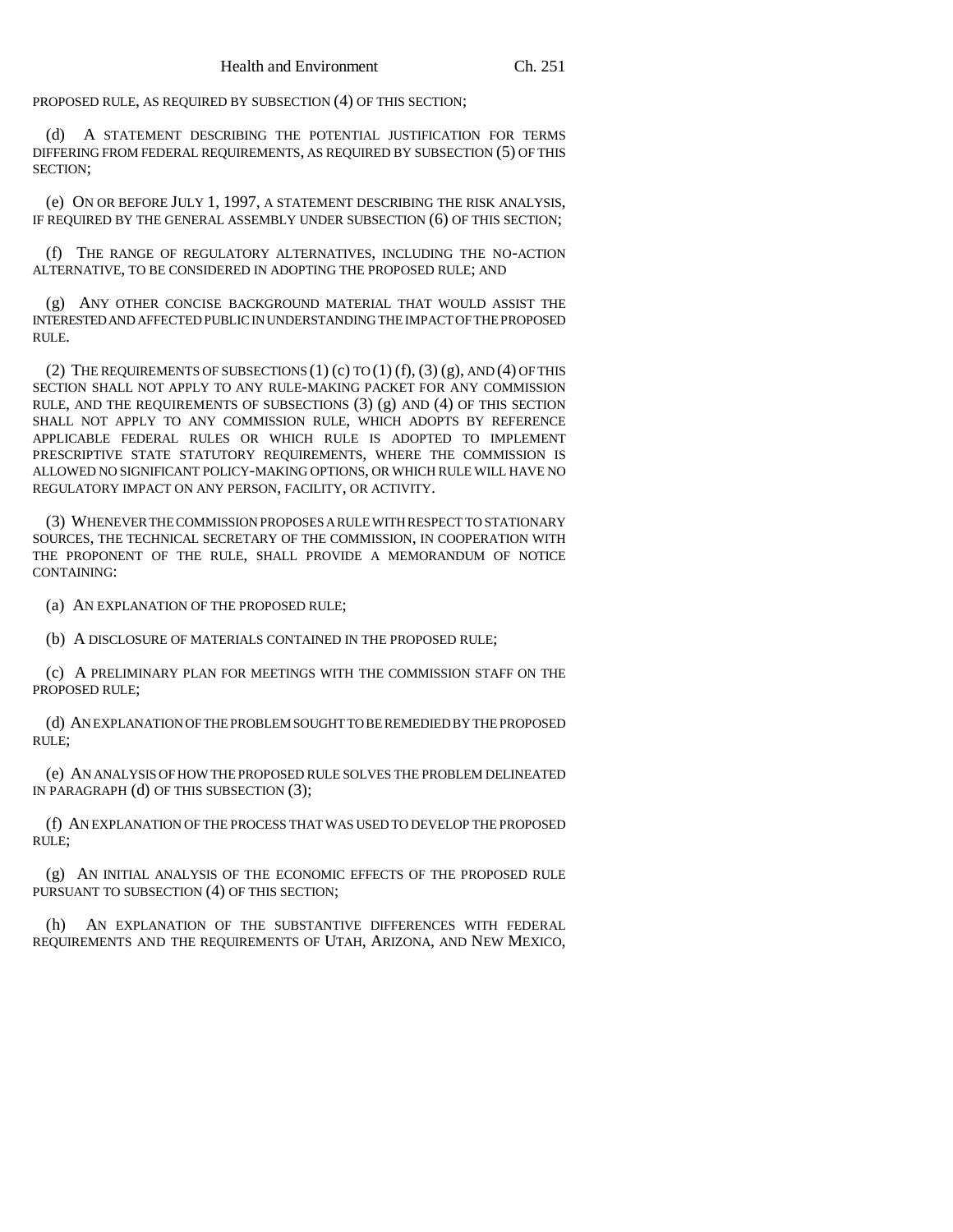WHERE RELEVANT;

(i) AN EXPLANATION OF HOW THE PROPOSED RULE MAY BE IMPLEMENTED;

(j) WHETHER THERE WILL BE ANY TIME CONSTRAINTS ON THE REGULATED COMMUNITY AND STATE AGENCIES AS A RESULT OF IMPLEMENTATION OR A DELAY IN IMPLEMENTATION OF THE PROPOSED RULE;

(k) A CONTACT PERSON OR PERSONS WHO MAY PROVIDE ADDITIONAL INFORMATION ON THE PROPOSED RULE TO INTERESTED PERSONS; AND

## (l) A NO-ACTION ANALYSIS.

(4) (a) BEFORE ANY PERMANENT RULE IS PROPOSED PURSUANT TO THIS SECTION, AN INITIAL ECONOMIC IMPACT ANALYSIS SHALL BE CONDUCTED IN COMPLIANCE WITH THIS SUBSECTION (4) OF THE PROPOSED RULE OR ALTERNATIVE PROPOSED RULES. SUCH ECONOMIC IMPACT ANALYSIS SHALL BE IN WRITING, DEVELOPED BY THE PROPONENT, OR THE DIVISION IN COOPERATION WITH THE PROPONENT AND MADE AVAILABLE TO THE PUBLIC AT THE TIME ANY REQUEST FOR HEARING ON A PROPOSED RULE IS HEARD BY THE COMMISSION. A FINAL ECONOMIC IMPACT ANALYSIS SHALL BE IN WRITING AND DELIVERED TO THE TECHNICAL SECRETARY AND TO ALL PARTIES OF RECORD FIVE WORKING DAYS PRIOR TO THE PREHEARING CONFERENCE OR, IF NO PREHEARING CONFERENCE IS SCHEDULED, AT LEAST TEN WORKING DAYS BEFORE THE DATE OF THE RULE-MAKING HEARING. THE PROPONENT OF AN ALTERNATIVE PROPOSAL WILL PROVIDE, IN COOPERATION WITH THE DIVISION, A FINAL ECONOMIC IMPACT ANALYSIS FIVE WORKING DAYS PRIOR TO THE PREHEARING CONFERENCE. THE ECONOMIC IMPACT ANALYSES SHALL BE BASED UPON REASONABLY AVAILABLE DATA. EXCEPT WHERE DATA IS NOT REASONABLY AVAILABLE, OR AS OTHERWISE PROVIDED IN THIS SECTION, THE FAILURE TO PROVIDE AN ECONOMIC IMPACT ANALYSIS OF ANY NOTICED PROPOSED RULE OR ANY ALTERNATIVE PROPOSED RULE WILL PRECLUDE SUCH PROPOSED RULE OR ALTERNATIVE PROPOSED RULE FROM BEING CONSIDERED BY THE COMMISSION. NOTHING IN THIS SECTION SHALL BE CONSTRUED TO RESTRICT THE COMMISSION'S AUTHORITY TO CONSIDER ALTERNATIVE PROPOSALS AND ALTERNATIVE ECONOMIC IMPACT ANALYSES THAT HAVE NOT BEEN SUBMITTED PRIOR TO THE PREHEARING CONFERENCE FOR GOOD CAUSE SHOWN AND SO LONG AS PARTIES HAVE ADEQUATE TIME TO REVIEW THEM.

(b) BEFORE ANY EMERGENCY RULE IS ADOPTED, ANY PERSON MAY REQUEST THAT A REGULATORY ANALYSIS, AS DEFINED IN SECTION 24-4-103 (4.5), C.R.S., BE PREPARED, AND MADE AVAILABLE TO THE PUBLIC FIVE WORKING DAYS PRIOR TO THE HEARING, UNLESS THERE IS AN IMMINENT AND SERIOUS HAZARD TO HEALTH, WELFARE, OR THE ENVIRONMENT.

(c) THE PROPONENT AND THE DIVISION SHALL SELECT ONE OR MORE OF THE FOLLOWING ECONOMIC IMPACT ANALYSES. THE COMMISSION MAY ASK AFFECTED INDUSTRY TO SUBMIT INFORMATION WITH REGARD TO THE COST OF COMPLIANCE WITH THE PROPOSED RULE, AND IF IT IS NOT PROVIDED, IT SHALL NOT BE CONSIDERED REASONABLY AVAILABLE. THE ECONOMIC IMPACT ANALYSIS REQUIRED BY THIS SUBSECTION (4) SHALL BE BASED UPON REASONABLY AVAILABLE DATA AND SHALL CONSIST OF ONE OR MORE OF THE FOLLOWING: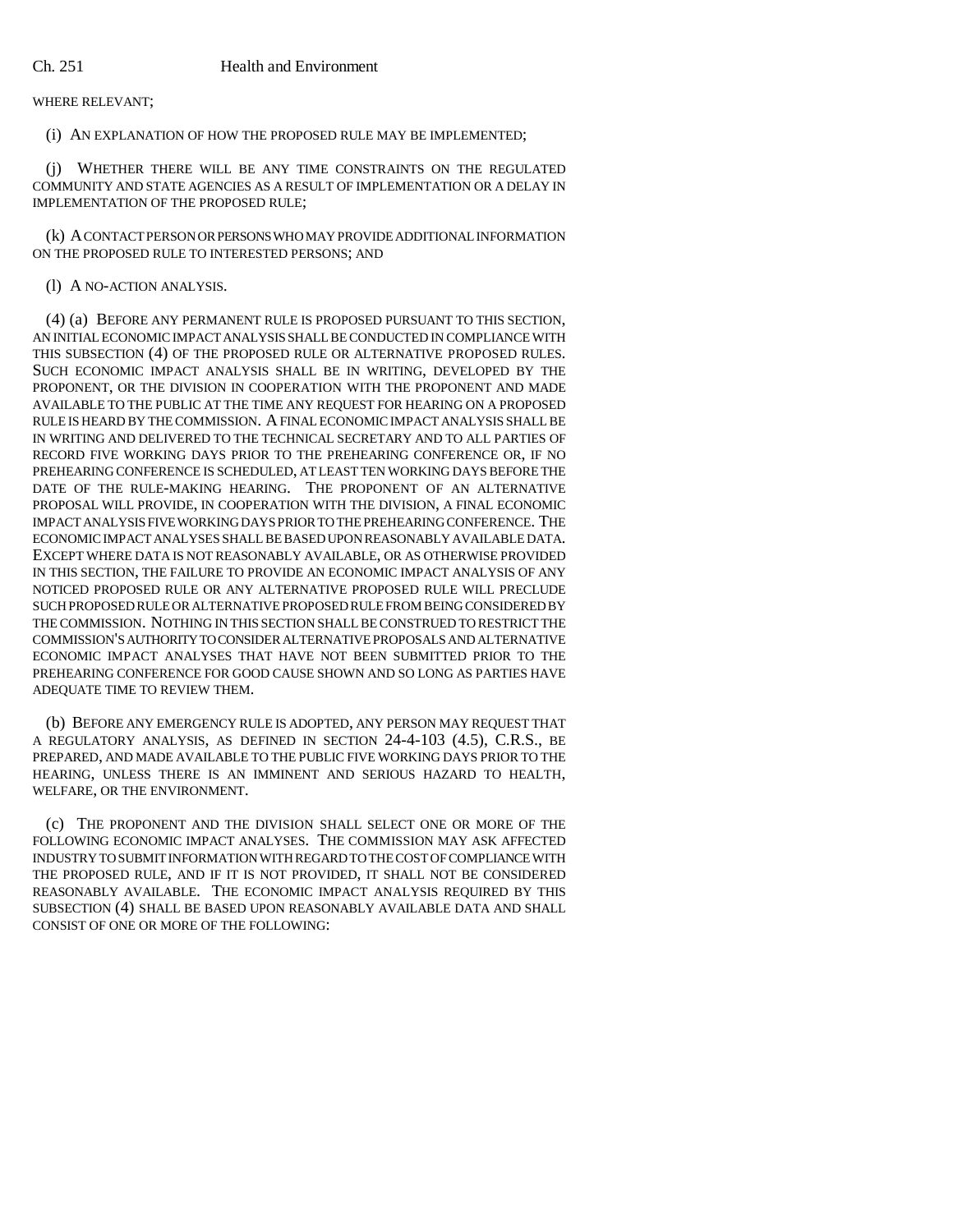(I) COST-EFFECTIVENESS ANALYSES FOR AIR POLLUTION CONTROL THAT IDENTIFY:

(A) THE CUMULATIVE COST INCLUDING BUT NOT LIMITED TO THE TOTAL CAPITAL, OPERATION, AND MAINTENANCE COSTS OF ANY PROPOSED CONTROLS FOR AFFECTED BUSINESS ENTITY OR INDUSTRY TO COMPLY WITH THE PROVISIONS OF THE PROPOSAL;

(B) ANY DIRECT COSTS TO BE INCURRED BY THE GENERAL PUBLIC TO COMPLY WITH THE PROVISIONS OF THE PROPOSAL;

(C) AIR POLLUTION REDUCTIONS CAUSED BY THE PROPOSAL;

(D) THE COST PER UNIT OF AIR POLLUTION REDUCTIONS CAUSED BY THE PROPOSAL; AND

(E) THE COST FOR THE DIVISION TO IMPLEMENT THE PROVISIONS OF THE PROPOSAL; OR

(II) INDUSTRY STUDIES THAT EXAMINE THE DIRECT COSTS OF THE PROPOSAL ON DIRECTLY AFFECTED ENTITIES THAT MAY BE EITHER IN THE FORM OF A BUSINESS ANALYSIS (THE REGULATORY IMPACTS ON THE GENERAL BUSINESS CLIMATE OR SUBSETS THEREOF) OR AN INDUSTRY ANALYSIS (THE REGULATORY IMPACTS ON SPECIFIC INDUSTRIES), INCLUDING:

(A) THE CHARACTERISTICS AND CURRENT ECONOMIC CONDITIONS OF THE IMPACTED BUSINESS OR INDUSTRY SECTOR; AND

(B) THE PROJECTED IMPACTS ON THE GROWTH OF THE AFFECTED INDUSTRY SECTORS WITH AND WITHOUT IMPLEMENTATION OF THE PROPOSAL; AND

(C) HOW THE PROPOSAL MAY EFFECT OR ALTER THE GROWTH OF THE AFFECTED INDUSTRY SECTOR; AND

(D) THE DIRECT COST OF THE PROPOSAL ON THE AFFECTED INDUSTRY SECTOR; OR

(III) AN ECONOMIC IMPACT ANALYSIS THAT:

(A) IDENTIFIES THE INDUSTRIAL AND BUSINESS SECTORS THAT WILL BE IMPACTED BY THE PROPOSAL; AND

(B) QUANTIFIES THE DIRECT COST TO THE PRIMARY AFFECTED BUSINESS OR INDUSTRIAL SECTOR; AND

(C) INCORPORATES AN ESTIMATE OF THE ECONOMIC IMPACT OF THE PROPOSAL ON THE SUPPORTING BUSINESS AND INDUSTRIAL SECTORS ASSOCIATED WITH THE PRIMARY AFFECTED BUSINESS OR INDUSTRY SECTORS.

(d) CUMULATIVE ECONOMIC ANALYSES OF ALL AIR POLLUTION CONTROL MEASURES ON STATIONARY SOURCES SHALL BE PERFORMED BY THE OFFICE OF REGULATORY REFORM IN COORDINATION WITH THE DIVISION AFTER PUBLIC COMMENT AND REVIEW. THE CUMULATIVE ECONOMIC ANALYSES SHALL BE PERFORMED EVERY FIVE YEARS BEGINNING IN THE YEAR 2000.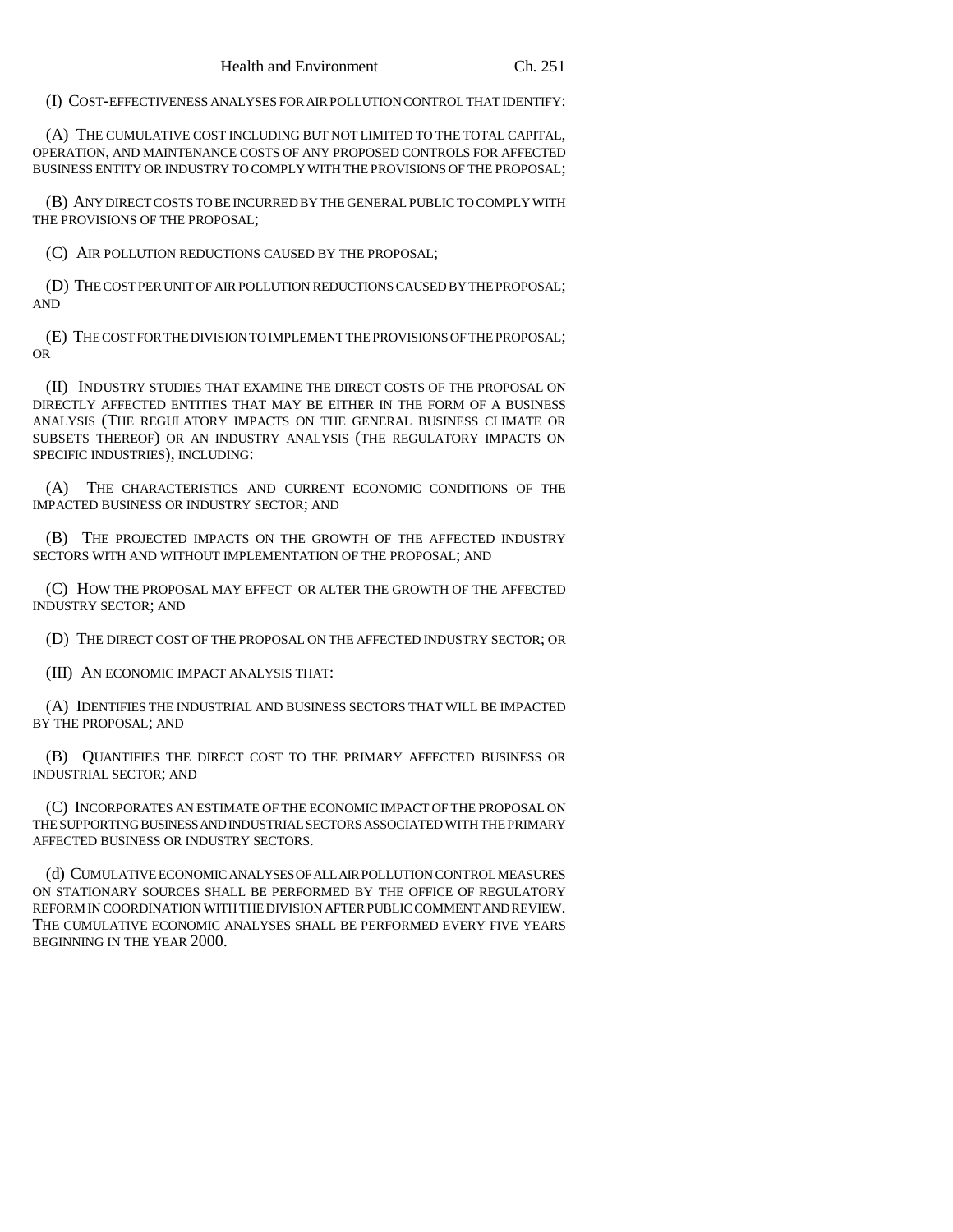(e) THE ECONOMIC IMPACT ANALYSIS REQUIRED BY THIS SUBSECTION (4) SHALL NOT CONSIST OF AN ANALYSIS OF ANY NONMARKET COSTS, OR EXTERNAL COSTS ASSERTED TO OCCUR NOTWITHSTANDING COMPLIANCE BY A SOURCE WITH APPLICABLE ENVIRONMENTAL REGULATIONS.

(5) (a) WHENEVER THE COMMISSION PROPOSES ANY RULE WITH RESPECT TO STATIONARY SOURCES THAT IS NOT REQUIRED BY THE FEDERAL ACT, EXCEEDS THE REQUIREMENTS OF THE FEDERAL ACT, OR DIFFERS FROM THE FEDERAL ACT OR RULES THEREUNDER, THE COMMISSION SHALL MAKE AVAILABLE IN WRITING A COPY OF ANY SUCH PROPOSED RULE AND A DETAILED, FOOTNOTED EXPLANATION OF THE DIFFERENCES BETWEEN THE RULE AND THE FEDERAL REQUIREMENTS.

(b) THE WRITTEN EXPLANATION REQUIRED PURSUANT TO PARAGRAPH (a) OF THIS SUBSECTION (5) SHALL CONTAIN AN EXPLANATION OF THE FOLLOWING INFORMATION:

(I) ANY FEDERAL REQUIREMENTS THAT ARE APPLICABLE TO THIS SITUATION WITH A COMMENTARY ON THOSE REQUIREMENTS;

(II) WHETHER THE APPLICABLE FEDERAL REQUIREMENTS ARE PERFORMANCE-BASED OR TECHNOLOGY-BASED AND WHETHER THERE IS ANY FLEXIBILITY IN THOSE REQUIREMENTS, AND IF NOT, WHY NOT;

(III) WHETHER THE APPLICABLE FEDERAL REQUIREMENTS SPECIFICALLY ADDRESS THE ISSUES THAT ARE OF CONCERN TO COLORADO AND WHETHER DATA OR INFORMATION THAT WOULD REASONABLY REFLECT COLORADO'S CONCERN AND SITUATION WAS CONSIDERED IN THE FEDERAL PROCESS THAT ESTABLISHED THE FEDERAL REQUIREMENTS;

(IV) WHETHER THE PROPOSED REQUIREMENT WILL IMPROVE THE ABILITY OF THE REGULATED COMMUNITY TO COMPLY IN A MORE COST-EFFECTIVE WAY BY CLARIFYING CONFUSING OR POTENTIALLY CONFLICTING REQUIREMENTS (WITHIN OR CROSS-MEDIA), INCREASING CERTAINTY, OR PREVENTING OR REDUCING THE NEED FOR COSTLY RETROFIT TO MEET MORE STRINGENT REQUIREMENTS LATER;

(V) WHETHER THERE IS A TIMING ISSUE WHICH MIGHT JUSTIFY CHANGING THE TIME FRAME FOR IMPLEMENTATION OF FEDERAL REQUIREMENTS:

(VI) WHETHER THE PROPOSED REQUIREMENT WILL ASSIST IN ESTABLISHING AND MAINTAINING A REASONABLE MARGIN FOR ACCOMMODATION OF UNCERTAINTY AND FUTURE GROWTH;

(VII) WHETHER THE PROPOSED REQUIREMENT ESTABLISHES OR MAINTAINS REASONABLE EQUITY IN THE REQUIREMENTS FOR VARIOUS SOURCES;

(VIII) WHETHER OTHERS WOULD FACE INCREASED COSTS IF A MORE STRINGENT RULE IS NOT ENACTED;

(IX) WHETHER THE PROPOSED REQUIREMENT INCLUDES PROCEDURAL, REPORTING, OR MONITORING REQUIREMENTS THAT ARE DIFFERENT FROM APPLICABLE FEDERAL REQUIREMENTS AND IF SO, WHY, AND WHAT THE "COMPELLING REASON" IS FOR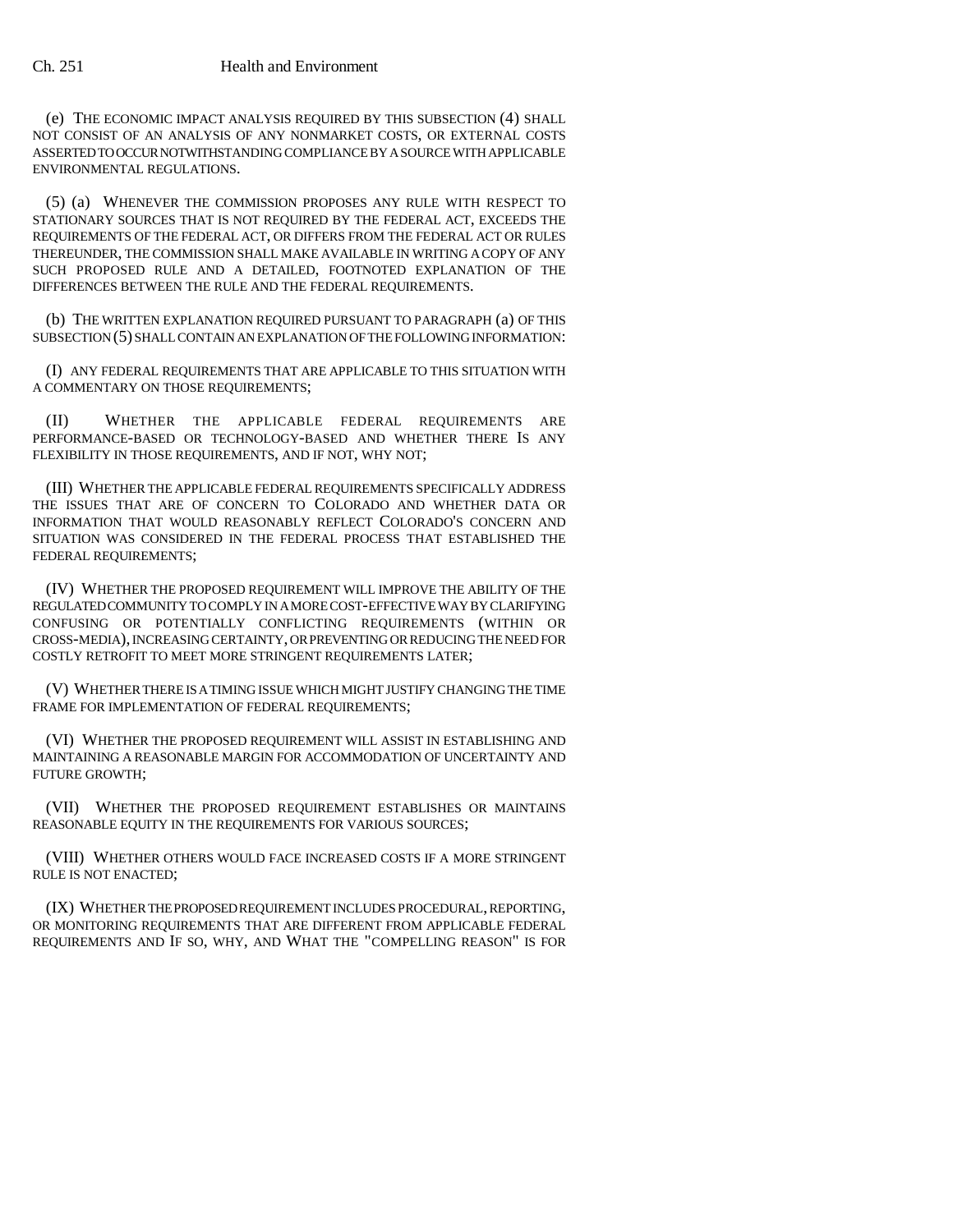DIFFERENT PROCEDURAL, REPORTING, OR MONITORING REQUIREMENTS;

(X) WHETHER DEMONSTRATED TECHNOLOGY IS AVAILABLE TO COMPLY WITH THE PROPOSED REQUIREMENT;

(XI) WHETHER THE PROPOSED REQUIREMENT WILL CONTRIBUTE TO THE PREVENTION OF POLLUTION OR ADDRESS A POTENTIAL PROBLEM AND REPRESENT A MORE COST-EFFECTIVE ENVIRONMENTAL GAIN; AND

(XII) WHETHER AN ALTERNATIVE RULE, INCLUDING A NO-ACTION ALTERNATIVE, WOULD ADDRESS THE REQUIRED STANDARD.

(6) (a) THE EXECUTIVE DIRECTOR SHALL APPOINT A TASK FORCE TO STUDY HOW THE COMMISSION SHOULD USE RISK COST-BENEFIT ANALYSES AS PART OF ITS PROCEDURES FOR ADOPTING SOME OR ALL OF ITS RULES.THE RISK COST-BENEFIT TASK FORCE SHALL BE COMPRISED OF NINE MEMBERS WITH REPRESENTATION FROM THE SCIENTIFIC COMMUNITY, BUSINESS AND INDUSTRY, CITIZENS WITH EXPERIENCE IN RISK ANALYSIS, ENVIRONMENTAL SCIENCES, OR ECONOMICS. THE MAJORITY OF THE TASK FORCE SHALL BE FROM THE BUSINESS AND ECONOMIC COMMUNITY. THE TASK FORCE SHALL REPORT ITS RECOMMENDATIONS TO THE GOVERNOR, THE COMMITTEES OF REFERENCE AND GENERAL ASSEMBLY, THE EXECUTIVE DIRECTOR, AND THE COMMISSION NO LATER THAN FEBRUARY 1,1996, FOR AN INTERIM/FINAL REPORT AND NO LATER THAN AUGUST 1, 1996, FOR THE FINAL REPORT.

(b) THE TASK FORCE SHALL CONSIDER THE FOLLOWING:

(I) IDENTIFYING THE POLICY ISSUES RELATED TO THE USE AND APPLICATION OF RISK COST-BENEFIT ANALYSIS TO BE DETERMINED BY THE GENERAL ASSEMBLY;

(II) WHAT TYPE OF DATA AND MODELS ARE NECESSARY FOR RELIABLE RISK COST-BENEFIT ANALYSIS;

(III) THE COST OF CONDUCTING RISK COST-BENEFIT ANALYSES FOR VARIOUS TYPES OF REGULATORY PROPOSALS VERSUS THE BENEFIT OF THE INFORMATION GAINED;

(IV) REGIONAL ECONOMIC IMPACT (REI) ANALYSES SHALL BE INVESTIGATED TO DETERMINE WHETHER AN REI SHOULD BE USED TO DECIDE HOW PROPOSED AIR POLLUTION CONTROLS OR RULES AFFECT THE REGIONS'S TOTAL ECONOMY.

(c) THE TASK FORCE MAY, IN ADDITION TO THE REQUIREMENTS OF PARAGRAPH (b) OF THIS SUBSECTION (6), PROVIDE RECOMMENDATIONS ON:

(I) PROCEDURES FOR INCORPORATING RELEVANT SCIENTIFIC AND OTHER INFORMATION INTO THE ANALYSES;

(II) PROCEDURES FOR ESTABLISHING AN OPEN PUBLIC PROCESS REGARDING USE OF RELEVANT DATA;

(III) GUIDELINES FOR CONDUCTING RISK BENEFIT ANALYSES INCLUDING WHEN AND WHETHER SUCH ANALYSIS IS APPROPRIATE;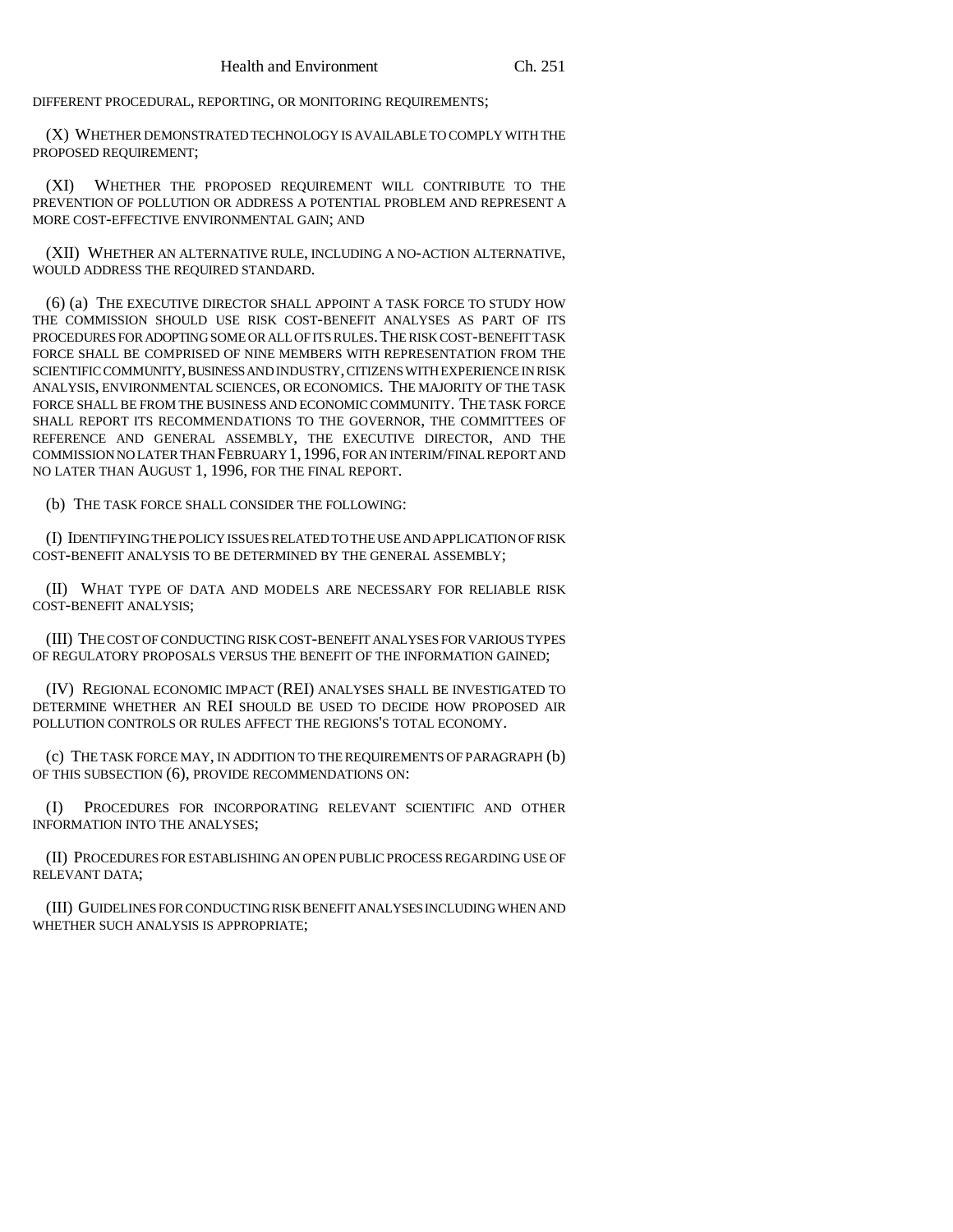## Ch. 251 Health and Environment

(IV) PROCEDURES FOR SCIENTIFIC REVIEW OF RESULTS;

(V) METHODS FOR IDENTIFYING UNCERTAINTIES ASSOCIATED WITH EXPERIMENTAL MEASUREMENT ERRORS AND UNCERTAINTIES ASSOCIATED WITH SPECIFIC MODELS AND OPTIONS;

(VI) THE PROCEDURES THAT MAXIMIZE THE FLEXIBILITY FOR ACHIEVING THE DESIRED RISK REDUCTION BY GIVING PREFERENCE TO PERFORMANCE-ORIENTED, VOLUNTARY, AND MARKET-BASED APPROACHES; AND

(VII) RISK COMMUNICATION.

(d) THE GENERAL ASSEMBLY SHALL REVIEW THE TASK FORCE'S REPORT AND PROVIDE GUIDANCE TO THE COMMISSION TO INCORPORATE THE TASK FORCE'S RECOMMENDATIONS AS APPROPRIATE INTO ITS PROCEDURAL RULES. SUCH RULES SHALL BE PROMULGATED ON OR BEFORE JULY 1, 1997. AS PART OF ITS REVIEW, THE GENERAL ASSEMBLY SHALL CONSIDER ADDITIONAL APPROPRIATIONS THAT MAY BE NECESSARY TO IMPLEMENT THE TASK FORCE'S RECOMMENDATIONS.

(e) THIS SUBSECTION (6) IS REPEALED, EFFECTIVE JULY 1, 1997.

**25-7-110.8. Additional requirements for commission to act under section 25-7-110.5.** (1) IN ISSUING ANY FINAL RULE WITH RESPECT TO ANY STATIONARY SOURCE INTENDED TO REDUCE AIR POLLUTION, EXCEPT FOR ANY RULE WHICH ADOPTS BY REFERENCE APPLICABLE FEDERAL RULES, IF THE COMMISSION HAS NO DISCRETION UNDER STATE LAW NOT TO ADOPT THE RULES OR TO ADOPT ANY ALTERNATIVE RULE, THE COMMISSION SHALL MAKE A DETERMINATION THAT:

(a) ANY RULE PROMULGATED UNDER SECTION 25-7-110.5 IS BASED ON REASONABLY AVAILABLE, VALIDATED, REVIEWED, AND SOUND SCIENTIFIC METHODOLOGIES AND THAT ALL VALIDATED, REVIEWED, AND SOUND SCIENTIFIC METHODOLOGIES AND INFORMATION MADE AVAILABLE BY INTERESTED PARTIES HAS BEEN CONSIDERED. SUCH REVIEW MAY INCLUDE INTERNAL ORGANIZATIONAL REVIEW AND NOT PEER REVIEW.

(b) EVIDENCE IN THE RECORD SUPPORTS THE FINDING THAT THE RULE SHALL RESULT IN A DEMONSTRABLE REDUCTION IN AIR POLLUTION TO BE ADDRESSED BY THE RULE UNLESS SUCH RULE IS ADMINISTRATIVE IN NATURE;

(c) ON AND AFTER JULY 1,1997, AND IN CONFORMANCE WITH GUIDANCE FROM THE GENERAL ASSEMBLY TO INCORPORATE THE RECOMMENDATIONS OF THE TASK FORCE ESTABLISHED IN SECTION 25-7-110.5 (6), EVIDENCE IN THE RECORD SUPPORTS THE FINDING THAT THE RULE SHALL BRING ABOUT REDUCTIONS IN RISKS TO HUMAN HEALTH OR THE ENVIRONMENT OR PROVIDE OTHER BENEFITS THAT WILL JUSTIFY THE COST TO GOVERNMENT, THE REGULATED COMMUNITY, AND TO THE PUBLIC TO IMPLEMENT AND COMPLY WITH THE RULE;

(d) THE COMMISSION SHALL CHOOSE AN ALTERNATIVE THAT IS THE MOST COST-EFFECTIVE UNDER THE ANALYSIS REQUIRED BY SECTION 25-7-110.5 (4), PROVIDES THE REGULATED COMMUNITY FLEXIBILITY, AND WHICH ACHIEVES THE NECESSARY REDUCTION IN AIR POLLUTION. THE COMMISSION MAY REJECT THE MOST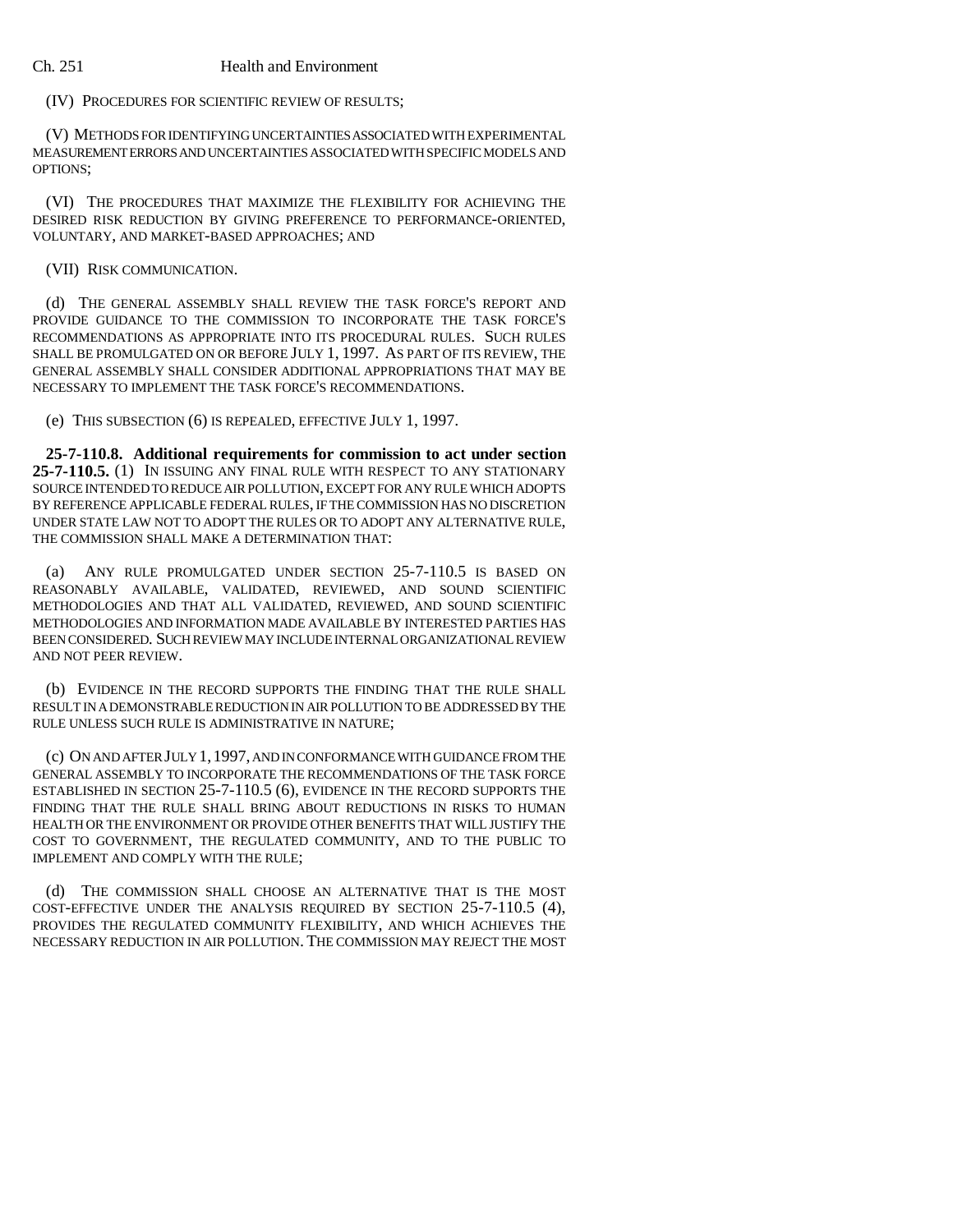COST-EFFECTIVE ALTERNATIVE AND SHALL PROVIDE FINDINGS OF FACT DETAILING WHY THE MOST COST-EFFECTIVE ALTERNATIVE IS UNACCEPTABLE.

(e) THE SELECTION OF THE REGULATORY ALTERNATIVE BY THE COMMISSION WILL MAXIMIZE THE AIR QUALITY BENEFITS OF REGULATION PURSUANT TO THIS ARTICLE IN THE MOST COST-EFFECTIVE MANNER. FOR PURPOSES OF THE REQUIRED ANALYSES UNDER THIS SECTION, PRIOR TO THE COMPLETION OF THE RULE-MAKING REQUIRED PURSUANT TO SECTION 25-7-110.5, NO BENEFIT (EXCEPT FOR AIR POLLUTION REDUCTIONS) CAN BE ATTRIBUTED TO REGULATING A FACILITY ALREADY OPERATING IN COMPLIANCE WITH A PERMIT ISSUED PURSUANT TO APPLICABLE LAW.

(2) IN THE EVENT THAT THE COMMISSION AND DIVISION FAIL TO REASONABLY COMPLY WITH REQUIREMENTS OF SECTION 25-7-110.5 OR THIS SECTION, THE RULE SHALL BE VOID AND UNENFORCEABLE.JUDICIAL REVIEW OF AGENCY ACTION UNDER THIS SECTION OR SECTION 25-7-110.5 MAY ONLY BE OBTAINED BY PARTIES TO THE RULE-MAKING HEARING AND CAN ONLY BE BROUGHT REGARDING DEFICIENCIES OR ISSUES ALLEGING A FAILURE TO COMPLY WITH THE REQUIREMENTS IN SECTION 25-7-110.5 OR THIS SECTION RAISED DURING OR BEFORE THE HEARING TO AFFORD THE COMMISSION, ITS STAFF, OR INTERESTED PARTIES AN OPPORTUNITY TO ADDRESS THE DEFICIENCIES OR ISSUES RAISED.

**SECTION 3.** 25-7-114.4, Colorado Revised Statutes, 1989 Repl. Vol., as amended, is amended BY THE ADDITION OF A NEW SUBSECTION to read:

**25-7-114.4. Permit applications and contents.** (4) FOR ANY PERMITTED SAND AND GRAVEL OPERATION OR CRUSHED STONE QUARRY OR OIL AND GAS WELL OPERATION, IF A BREAKDOWN OF EQUIPMENT OR CHANGES IN MARKET CONDITIONS REQUIRE ANY ADDITIONAL CRUSHER OR SCREEN OR SKID-MOUNTED COMPRESSOR OR GLYCOL DEHYDRATOR TO BE BROUGHT ONTO A SITE, THE AIR POLLUTANT EMISSION NOTICE FILED UNDER SECTION 25-7-114.1 SHALL ALSO SERVE AS AN APPLICATION FOR A PERMIT UNDER THE PROVISIONS OF THIS SECTION TO CONTINUE OPERATIONS AT SUCH A SITE WITH ALTERNATIVE OR ADDITIONAL EQUIPMENT UNTIL SUCH PERMIT IS ISSUED STATING EMISSION LIMITATIONS.

**SECTION 4.** 25-7-119, Colorado Revised Statutes, 1989 Repl. Vol., as amended, is amended BY THE ADDITION OF A NEW SUBSECTION to read:

**25-7-119. Hearings.** (2.5) THE DIVISION OR THE FEDERAL ENVIRONMENTAL PROTECTION AGENCY, OR BOTH, MAY APPEAR AS PARTIES PURSUANT TO SUBSECTION (5) OF THIS SECTION IN ANY HEARING BEFORE THE COMMISSION. THE FEDERAL ENVIRONMENTAL PROTECTION AGENCY IS ENCOURAGED TO PARTICIPATE IN THE HEARING PROCESS EARLY AND OFTEN SO THAT ITS INTERPRETATIONS ARE HEARD. IF THE FEDERAL ENVIRONMENTAL PROTECTION AGENCY DOES NOT COMPLY WITH THE PROVISIONS OF THIS SUBSECTION (2.5), THE COMMISSION MAY NOT RECEIVE EVIDENCE FROM SUCH AGENCY IN ANY HEARING RELATED TO STATIONARY SOURCES CONDUCTED PURSUANT TO THIS SECTION, AND ANY SUBSEQUENT OPINIONS BY SUCH AGENCY SHALL CARRY NO WEIGHT BEFORE THE COMMISSION OR IN ANY JUDICIAL PROCEEDING.

**SECTION 5.** 24-34-904 (1), Colorado Revised Statutes, 1988 Repl. Vol., as amended, is amended BY THE ADDITION OF A NEW PARAGRAPH to read: